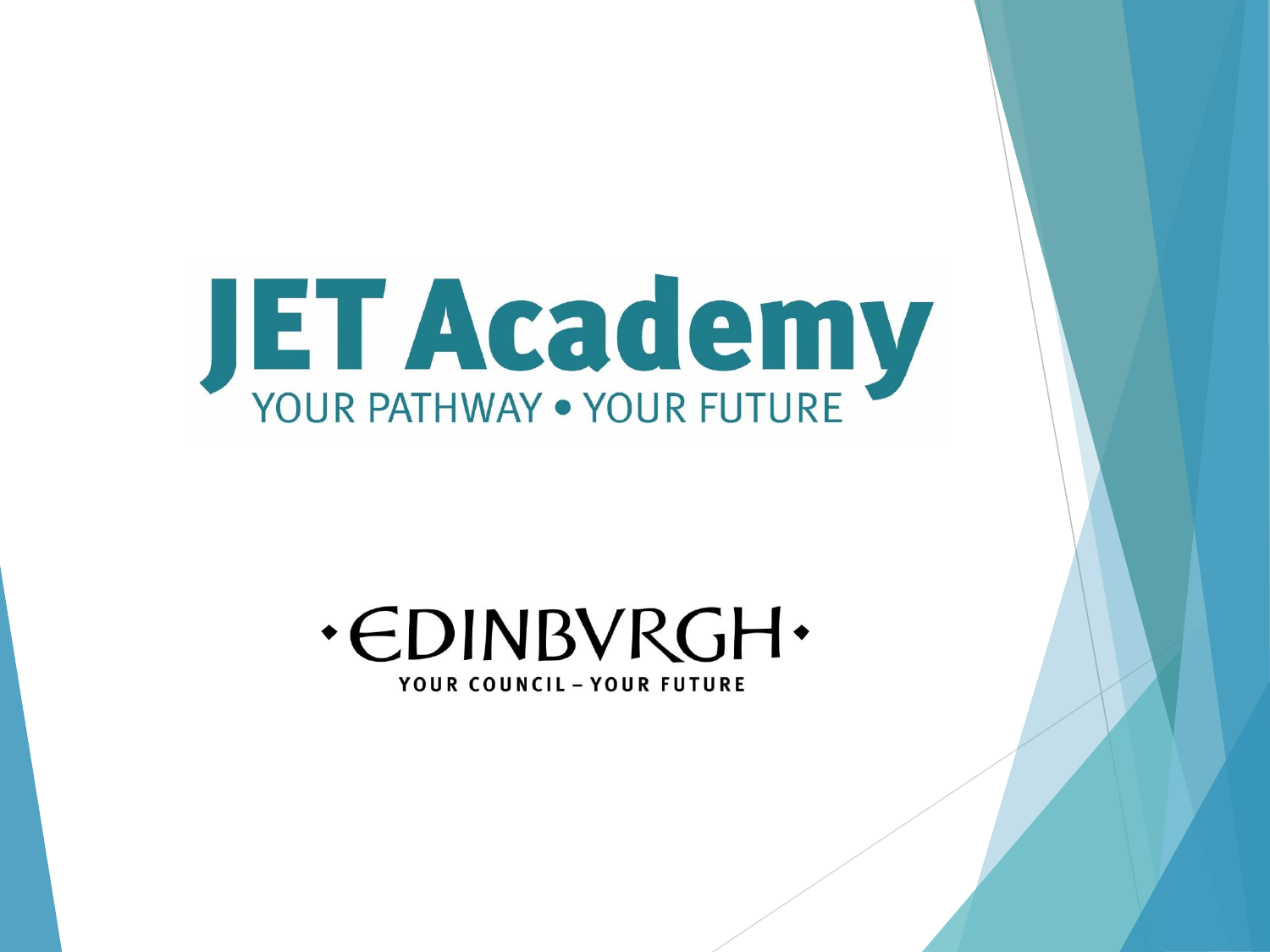#### **What is JET?**

- **▶ Job** Opportunity to take part in a work placement
- **Education** Gain a Qualification
- **Training** Opportunity to take part in JET Training Pathways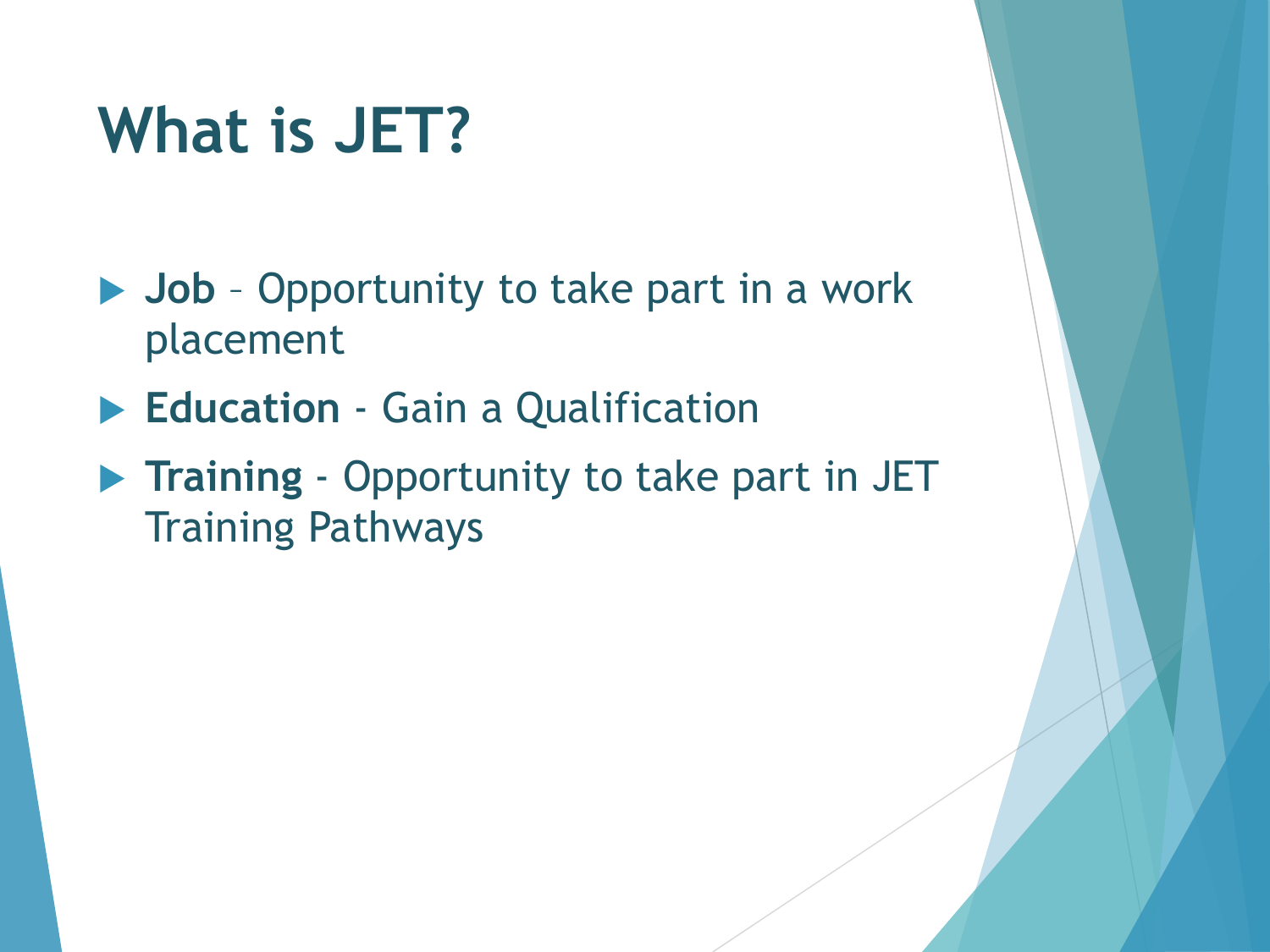# **The Aim of JET**

Supporting pupils to develop transferable skills desirable to employers such as:

- $\blacktriangleright$  Initiative
- **Planning**
- $\blacktriangleright$  Teamwork
- Communication
- **Problem Solving**

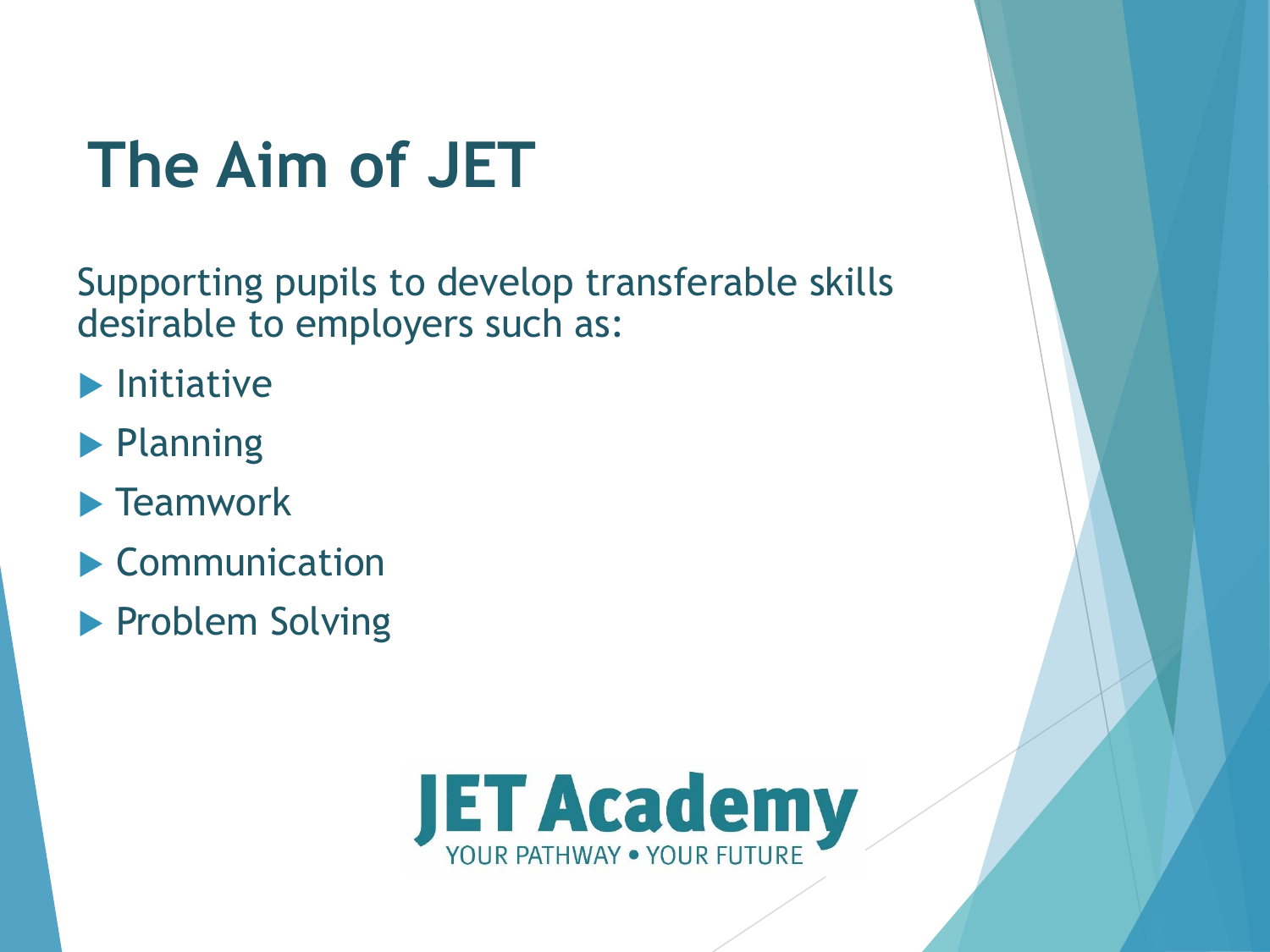## **Training Pathways**

- **IFT** aim to have the majority of young people access a Training Pathway
- Most of these will be from September to January
- **Previous pathways have included Construction,** Health and Social Care, Sport and Leisure and Childcare (the 2022 offer is still being finalised)
- Delivered by Edinburgh College and other partners
- Majority of young people will access college at some point in their future

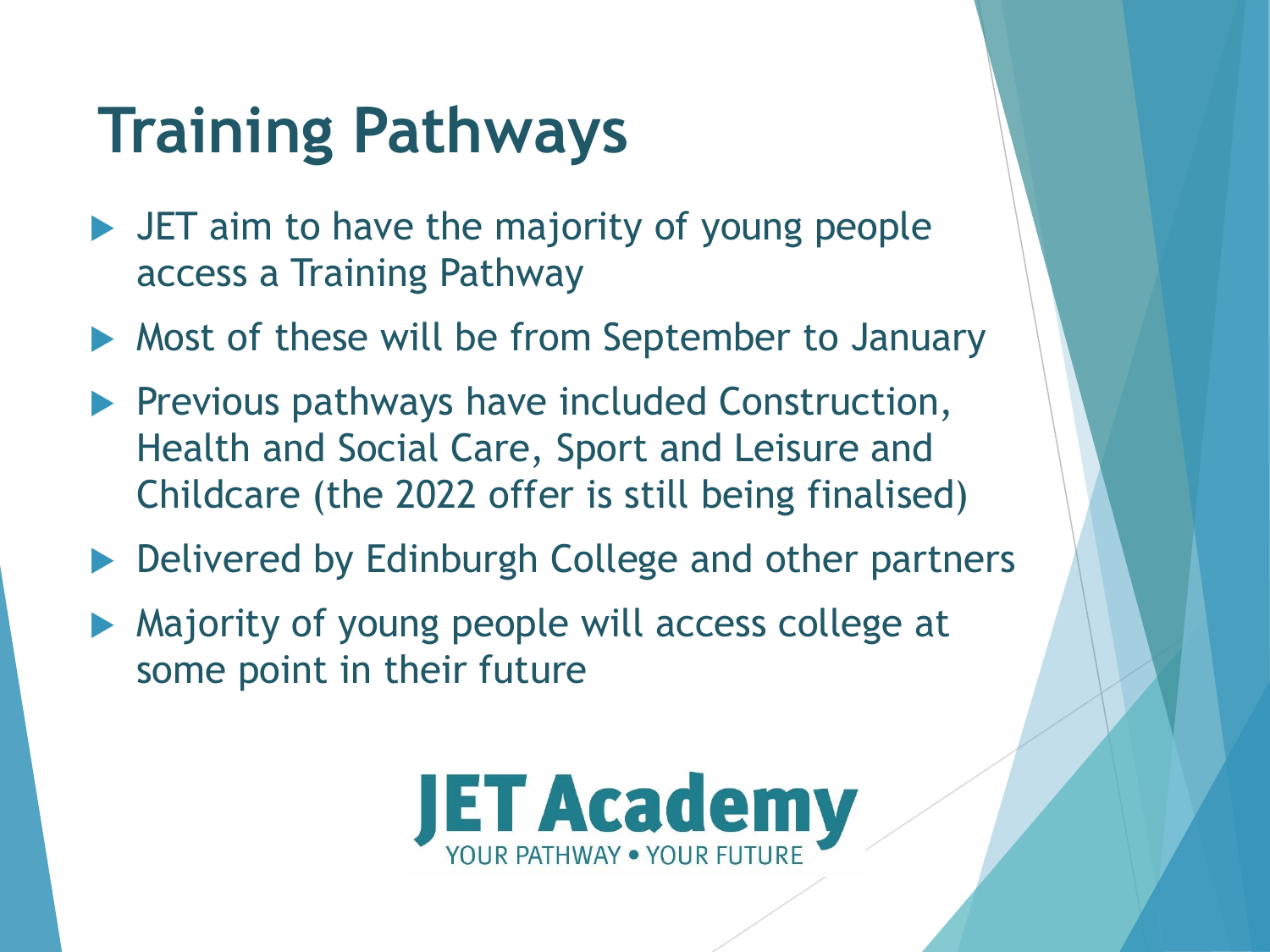#### **Job/Work Placement**

- ▶ Young people also have the chance to access a work placement to develop their employability skills
- $\triangleright$  We will try as far as possible to match into a sector of interest but the demand for placements is high and we cannot guarantee specific sector choices
- $\blacktriangleright$  Placements may be for a full day
- $\blacktriangleright$  Pupils will be expected to self travel
- ▶ Young people are welcome to attend self found placements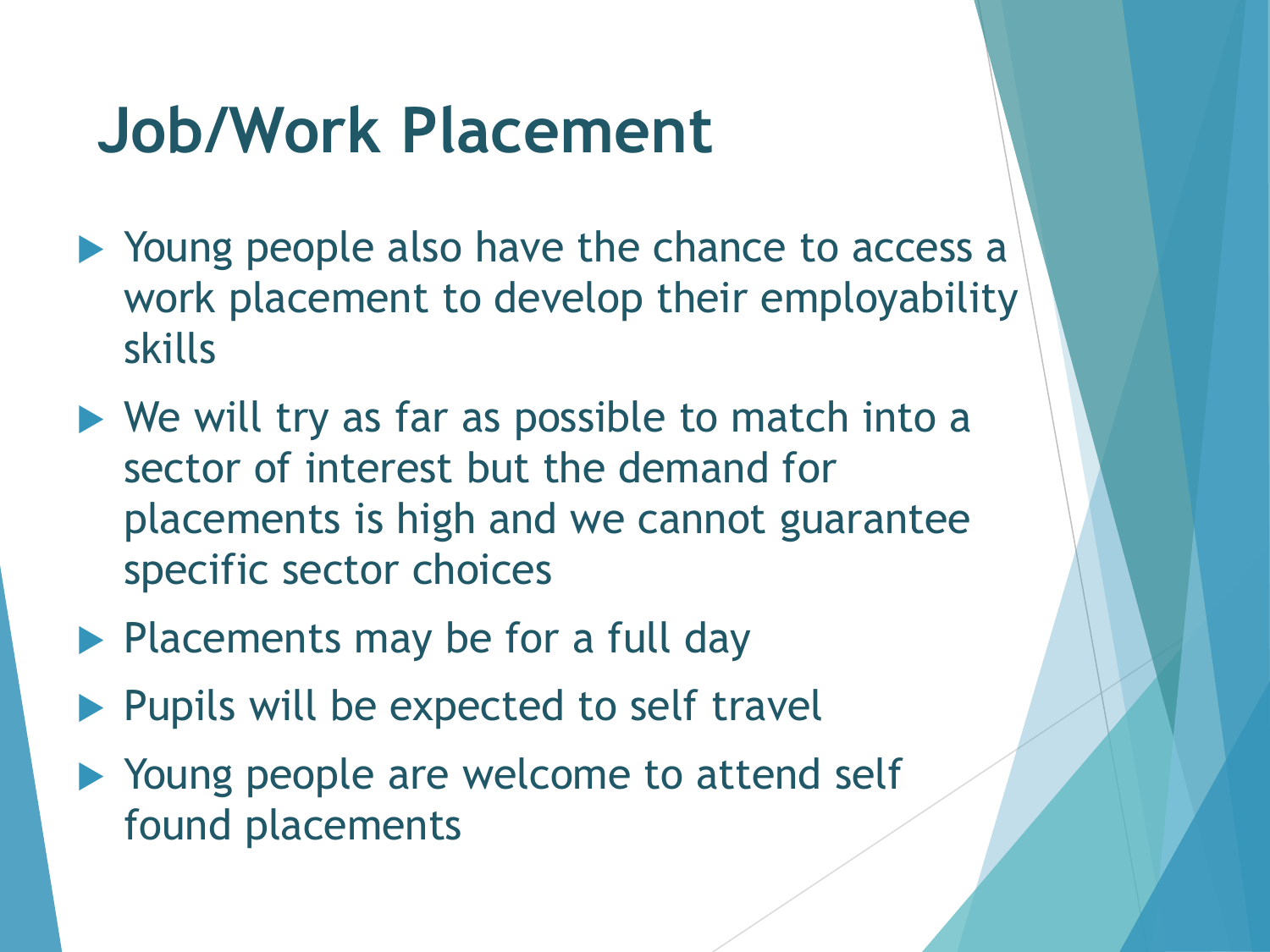#### **Education**

- Pupils will continue to follow their school timetable
- ▶ Pupils will also work towards an Employability Award at SCQF Level 4
	- Unit 1: Responsibilities of Employment
	- Unit 2: Preparing for Employment; First Steps
	- Unit 3: Building own Employability Skills
- Some schools may offer an alternative qualification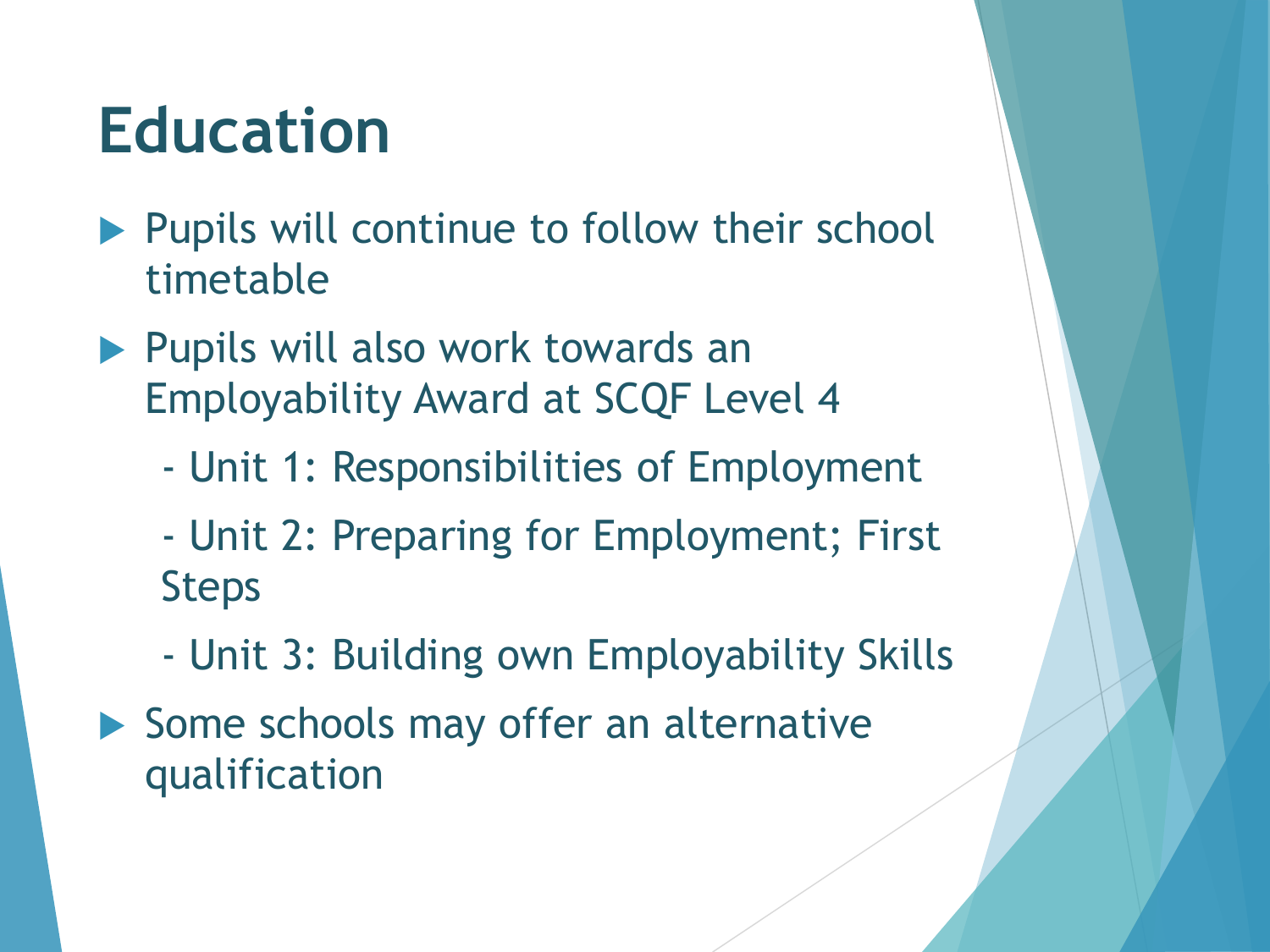## **Pupil Commitment**

- Pupils will need be available to attend for a full day every Friday
- ▶ Where possible, please arrange non urgent appointments for a different day
- $\blacktriangleright$  If pupils cannot attend their placement please contact the JET team ASAP
- If JET may not be the right choice right now, however there are lots of other opportunities available such as volunteering, career ready, Duke of Edinburgh and part time employment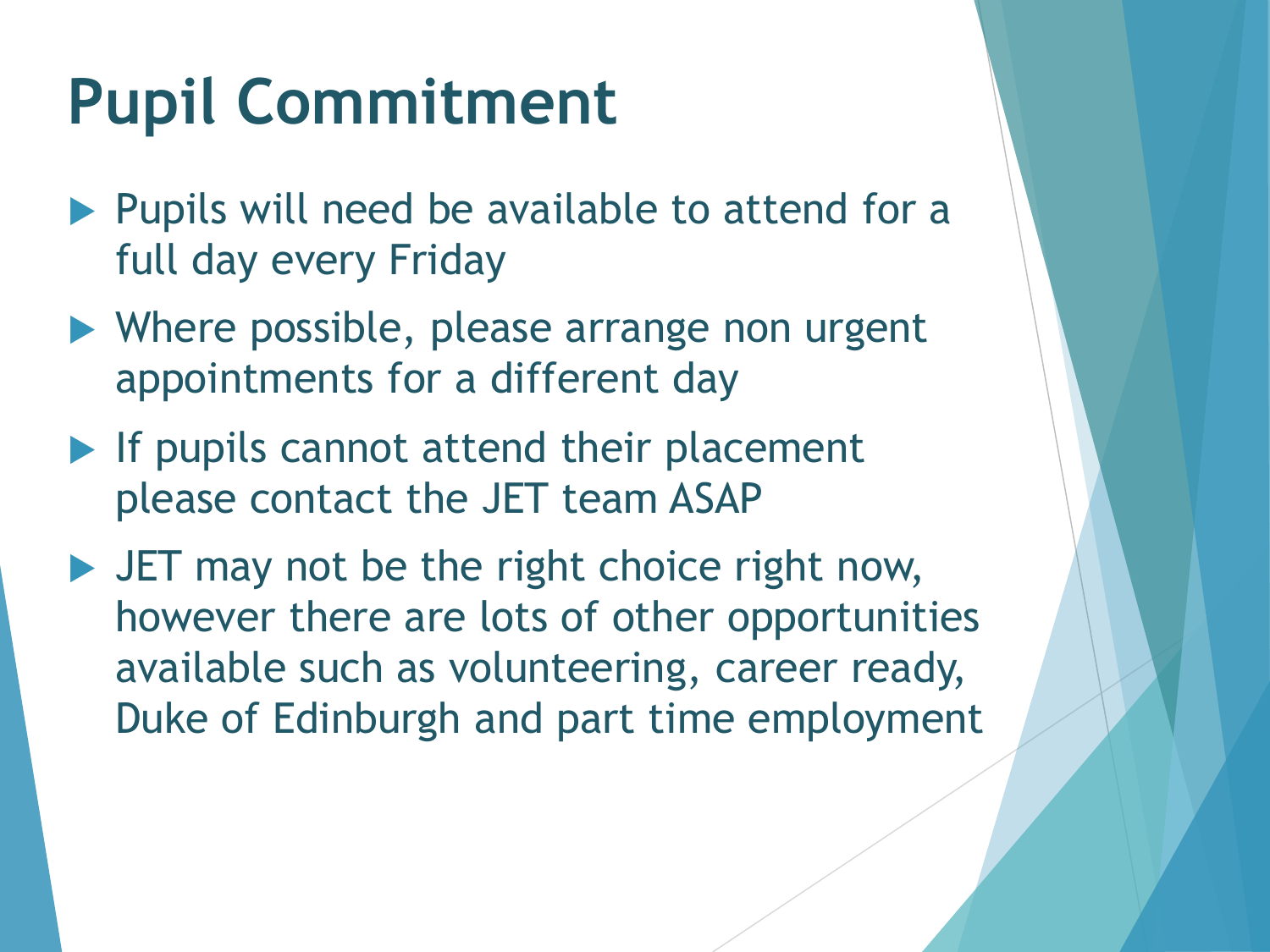#### **JET Commitment**

- ▶ We will work hard to match young people into an opportunity which will help to develop their employability skills
- ▶ JET work placement coordinators will regularly visit young people to check on progress
- ▶ Successful placements depend on cooperation and communication between everyone involved and the JET Academy will support you in any way we can
- ▶ The JET Academy will also support young people in identifying their next steps in employment, education or training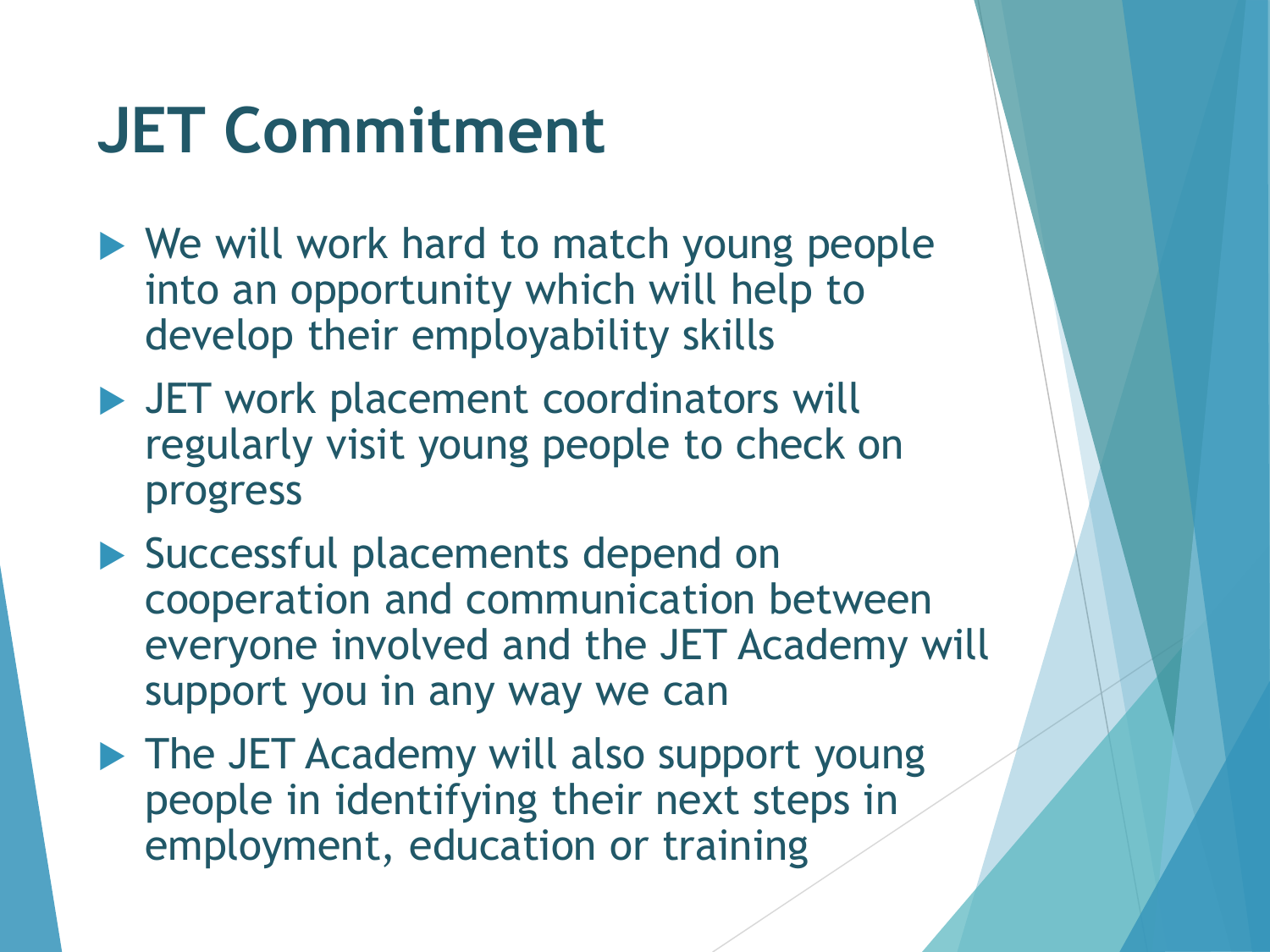#### **How to Apply**

- ▶ Complete a note of interest and attend an information session
- ▶ Complete and return all sections of the application pack Attend an interview with JET Coordinator
- At interview we will discuss placement/training options
- ▶ Offers of places on the programme will be made in June with placement details given in August
- $\blacktriangleright$  If pupils plan to attend a self found placement please let the JET coordinator know ASAP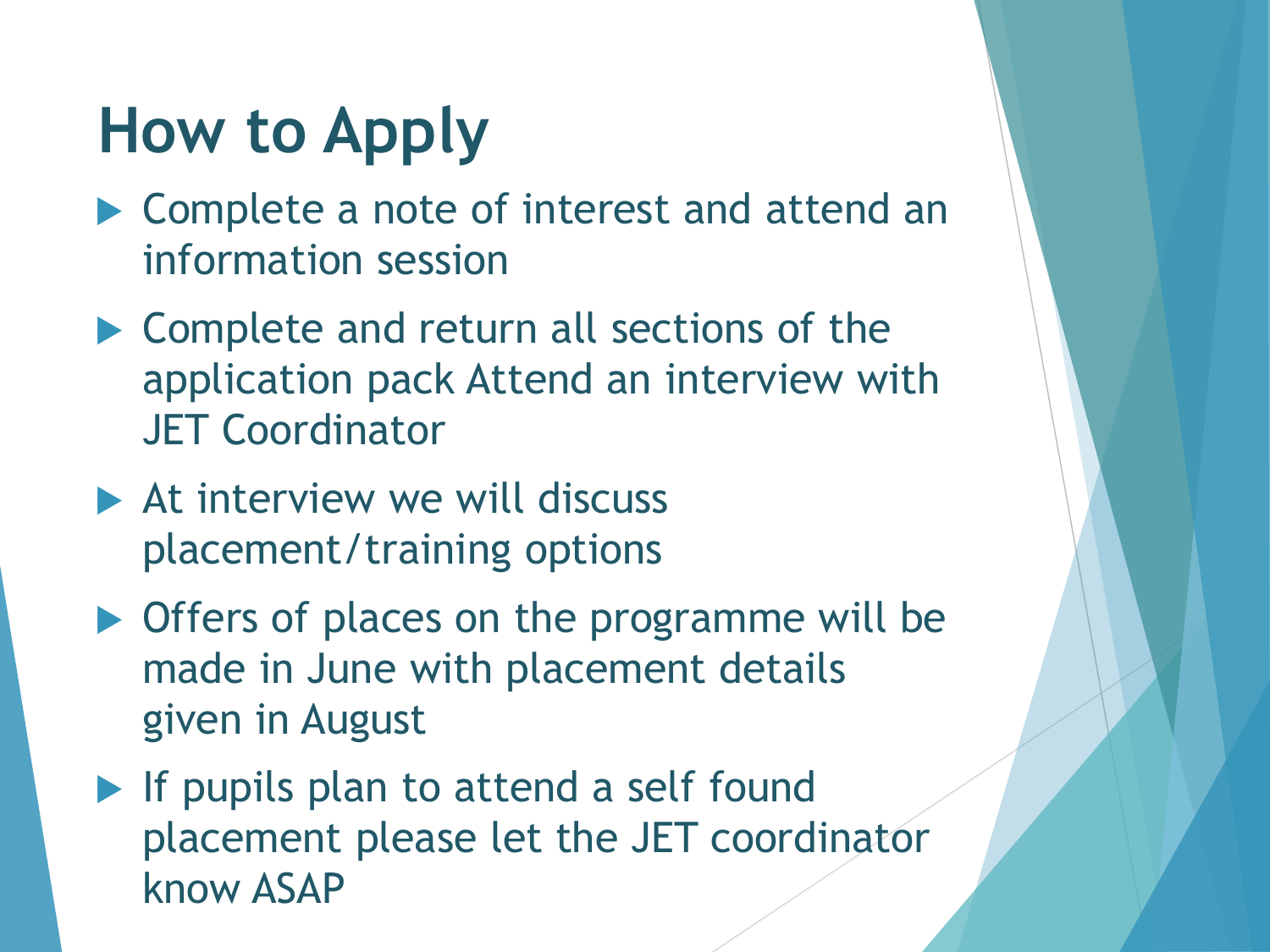#### **JET+**

The JET+ programme is an extended work placement programme for S5 winter leavers. If you would like to hear more about this programme please get in touch with PSL's for more information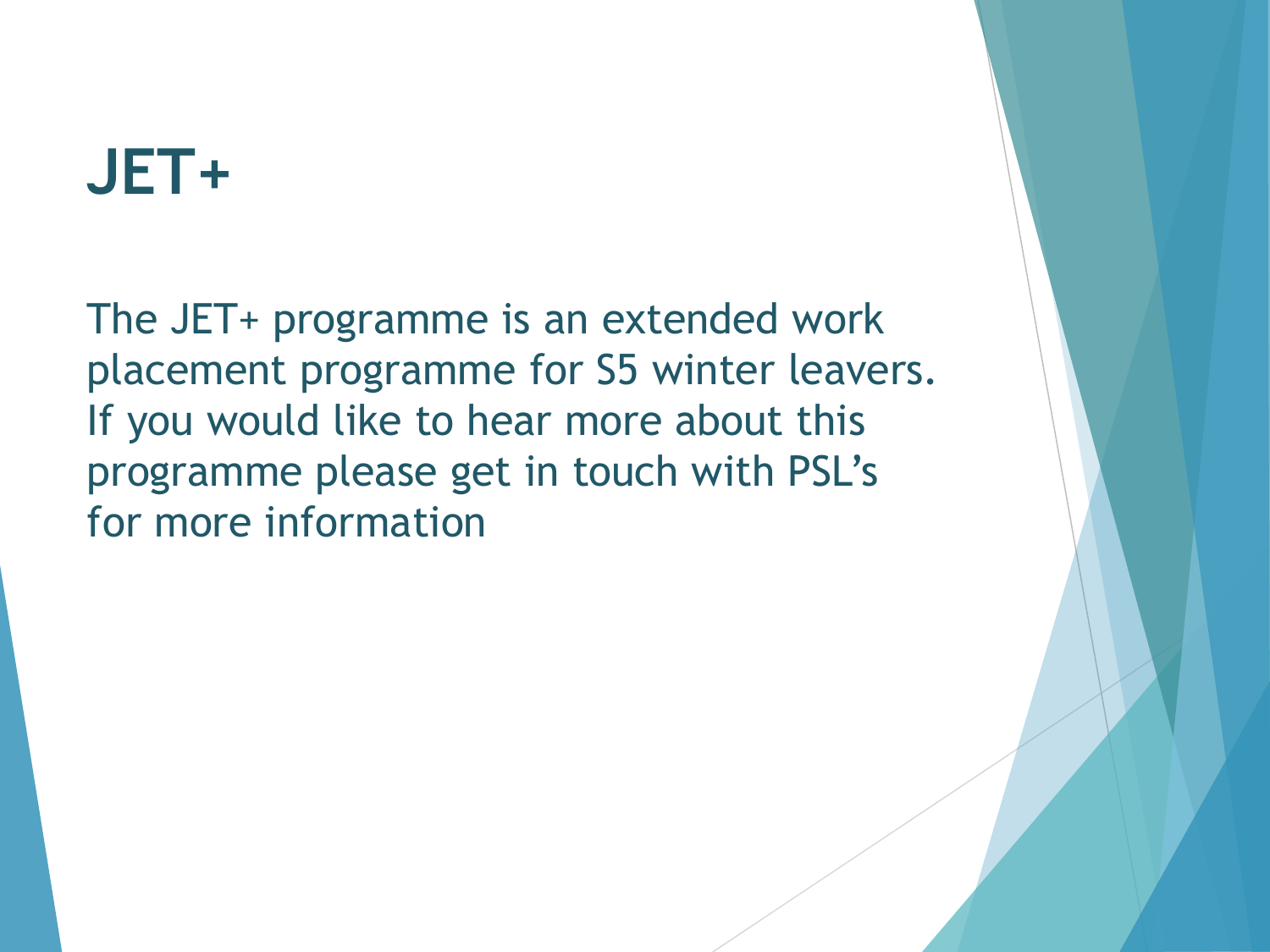#### **Can You Help?**

We are always looking to recruit new employers, if you or someone you know may be able to offer a JET Academy placement please speak to the JET coordinator at the end of the session